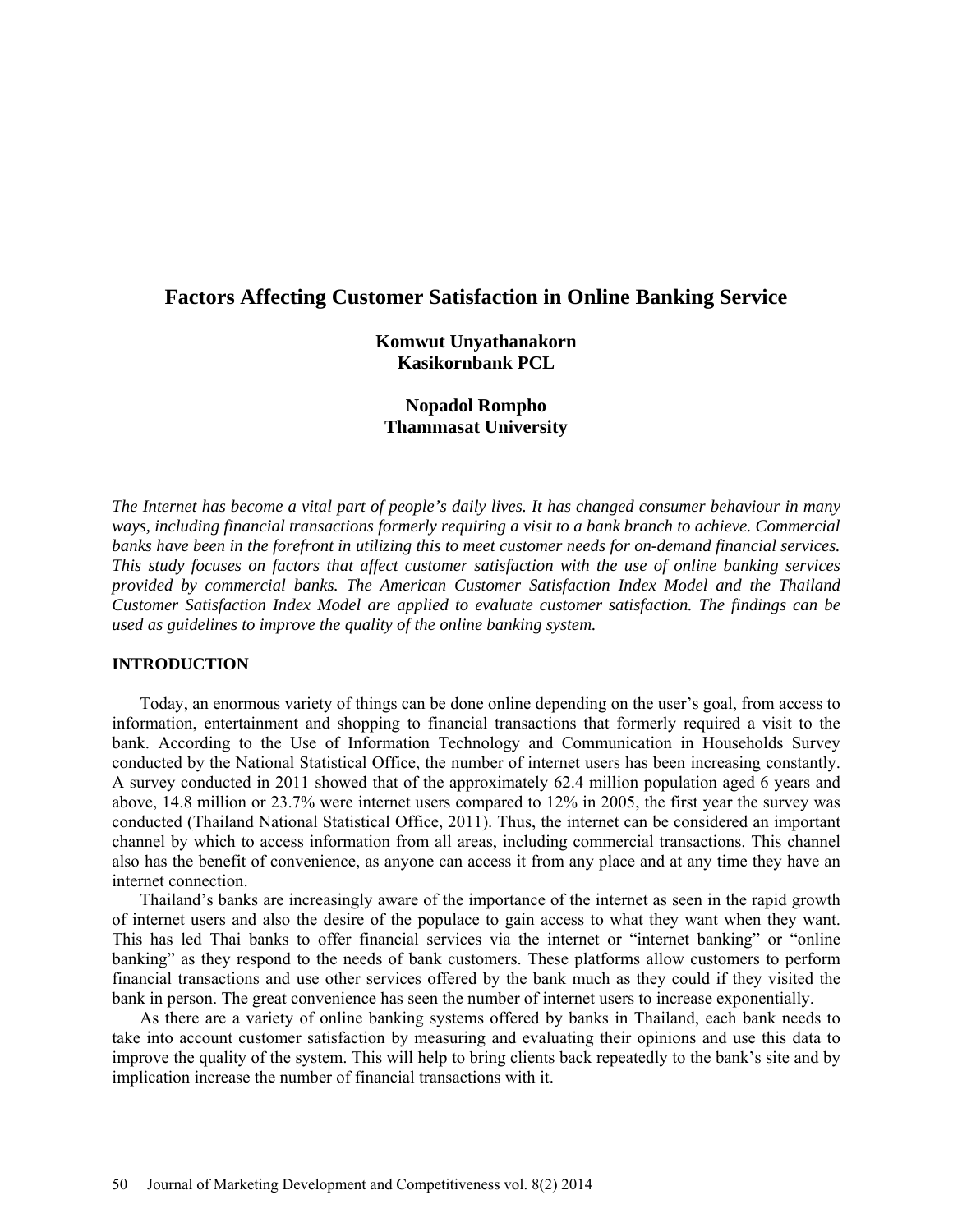This study was conducted to examine factors that may affect customer satisfaction in the use of online banking provided by banks in Thailand by applying the American Customer Satisfaction Index (ACSI) Model and the Thailand Customer Satisfaction Index (TCSI) Model and use the data obtained to develop a quality measurement tool and improvement in the online banking system.

The study focuses on the commercial banking sector in Thailand, as this sector is the engine of growth for the country's economy. Financial transactions are a part of daily life - whether done through a bank branch or by way of other online channels. The scope of the study is limited to top six commercial banks in Thailand with the highest transaction fees. The respondents need to do transactions through online channels including fund transfers between accounts both within the bank and different banks, bill payment, credit card payment, utilities payment and also configuring the initial set up for access to such services.

Benefits expected to be received from this research include the development of a quality measurement tool to evaluate the online banking system of commercial banks in Thailand to see whether it is consistent with factors that affect customer satisfaction and how it could be improved to make it align with these factors. Additionally, guidelines will be developed to improve the online banking system of commercial banks in Thailand by focusing on customer satisfaction, which will lead to an effective and efficient use of the system. Finally the results from this study will assist in competitiveness in the online banking service of commercial banks in Thailand to be able to compete with commercial banks from foreign countries and thus lead to loyalty to the bank.

### **LITERATURE REVIEWS**

The American Customer Satisfaction Index Model (ACSI Model) was developed in 1994 by Dr. Claes Fornell as a director of the National Quality Research Center, a research unit within the University of Michigan, in cooperation with the American Society for Quality (ASQ) and the Customer Feedback Insights Group (CFI Group) in the United States of America (Fornell et al. 1996). The ACSI was based on the Swedish Customer Satisfaction Barometer (SCSB), a model designed for a measurement of the Swedish economy by measuring consumer satisfaction (Fornell, 1992). The ACSI is aimed at the United States economy and can be applied to economics at both the macro and micro levels. As the model can measure customer satisfaction based on their actual experiences, therefore it is used to measure product and service quality at organisation and industry levels. It also can be applied to marketing to enable it to reach more consumers. It is also applied in public sectors (Fornell, 2001)

The structure of the economy has changed over time. The organisations within each industry previously competed in terms of manufacturing, i.e. emphasizing large-scale production or services that resulted in economies of scale or production efficiency. This led to a higher profit margin without much consideration of the needs of the market or consumers since the manufacturer was the one who controlled the market. However, after the market began change and communication technology allowed consumers to have better access to information, the decision-making involved in purchasing goods or receiving services became far more complicated. Industries that formerly focused solely on manufacturing have had to change to meet consumers' desires. As a result, markets that once were manufacturer-centric have become consumer-centric. This has created the need to study and measure customer satisfaction in order to adapt to the changing market and create competitiveness within industry.

Many organisations have applied the ACSI model in their marketing in order to assess customer satisfaction towards their products and services. A key point of the model is the ability to use similar types of questions to measure customer satisfaction towards a variety of products and services as well as the ability to compare the results. This means the results can be applied at the micro level in order to ascertain customer satisfaction and as a resource to create the ability to compete, as well as at macro level - from industry sectors to encompass the country as a whole. The model can also be used to analyse factors affecting consumer behaviours, which can be applied to develop and improve the effectiveness of an organisation.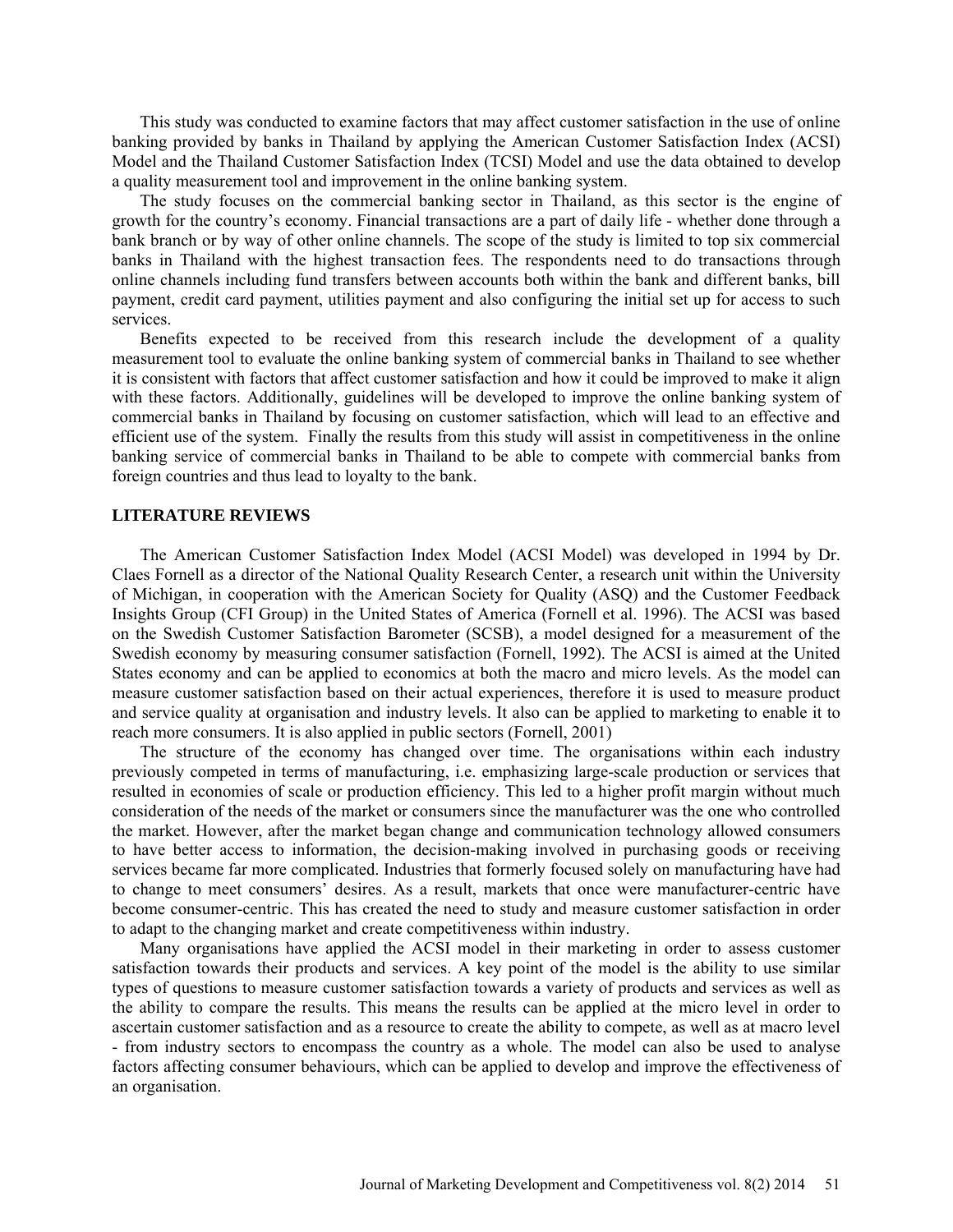Another ability of this model is the ability to predict business outcomes (Fornell et al., 1996; Johnson et al. 1995). Many studies have shown a correlation between results from application of the model and business outcomes (see for examples, Fornell et al, 1995; Ittner and Larcker, 1996; Martin, 1998; Mazvancheryl et al, 1999)

Many countries around the world have started paying more attention to measuring customer or consumer satisfaction at the national level, including Africa, America, Asia and Europe. Countries that have adopted the ACSI model and developed it to suit the context of their own country include New Zealand and Taiwan (Fornell et al., 1996), Austria (Hackl et al. 1996), Norway (Andreassen and Lervik, 1999; Andreassen and Lindestad, 1998) and Thailand (TCSI) (Thailand Productivity Institute, 2012).

The current study used ACSI and TCSI as a model for analysis. Therefore, an important question for the current study is whether the ACSI and TCSI model can explain customer behaviour in the use of online banking as provided by Thai commercial banks in the same way as it has for other countries that have used the ACSI model. Thus, the researcher came up with a conceptual model comprised of nine hypotheses in order to find the answer, as shown in Figure 1. The hypotheses are as follows.



**FIGURE 1 CONCEPTUAL MODEL**

**Hypothesis 1 (H1):** *There is a positive relationship between customer expectation and perceived quality on the use of online banking service offered by the commercial banks.*

**Hypothesis 2 (H2)**: *There is a positive relationship between customer expectation and perceived value on the use of online banking service offered by the commercial banks.*

**Hypothesis 3 (H3)**: *There is a positive relationship between customer expectation and customer satisfaction on the use of online banking service offered by the commercial banks.*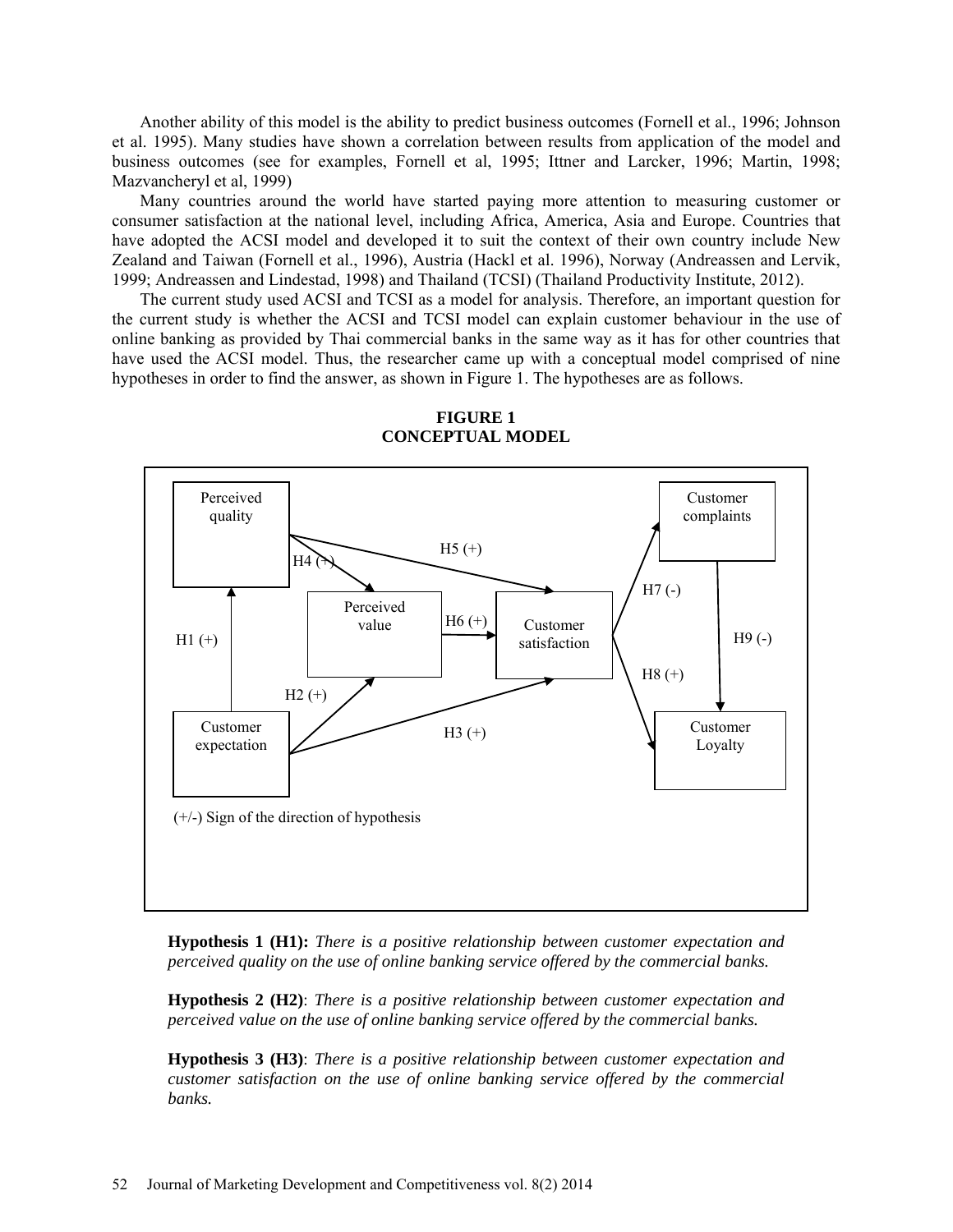**Hypothesis 4 (H4)**: *There is a positive relationship between perceived quality of the service and perceived value on the use of online banking service offered by the commercial banks.*

**Hypothesis 5 (H5)**: *There is a positive relationship between perceived quality of the service and customer satisfaction on the use of online banking service offered by the commercial banks.*

**Hypothesis 6 (H6)**: *There is a positive relationship between perceived value of the service and customer satisfaction on the use of online banking service offered by commercial banks.*

**Hypothesis 7 (H7)**: *There is a negative relationship between customer satisfaction and customer complaint on the use of online banking service offered by the commercial banks.*

**Hypothesis 8 (H8)**: *There is a positive relationship between customer satisfaction and customer loyalty on the use of online banking service offered by the commercial banks.*

**Hypothesis 9 (H9)**: *There is a negative relationship between customer complaints and customer loyalty on the use of online banking service offered by the commercial banks.*

If the TCSI model, which was adjusted from the ACSI model, can explain consumer behaviour as hypothesized previously then we can use the TCSI model in calculating customer satisfaction level on the use of online banking of the commercial banks in Thailand.

### **RESEARCH METHODOLOGY**

This study was limited to the use of services via the internet through various devices such as smartphone, personal computer, laptop and tablet PC. As each commercial bank in Thailand has its own online banking system, in order to select the banks to represent commercial banks in Thailand, noninterest income will be considered. This non-interest income will exclude income from Acceptance, Aval, and Guarantee since these incomes are generated from customers taking loans from the bank, not from using the online service. In 2011, there were 32 commercial banks in Thailand including foreign commercial banks with branches in Thailand with total non-interest income of 109,856 million baht (Bank of Thailand, 2012). When calculating the non-interest income in the form of market share and selecting the bank with the highest market share to be used on the customer satisfaction survey on online banking, it was found that six major banks held the largest market share: Siam Commercial Bank, Kasikorn Thai Bank, Bangkok Bank, Krung Thai Bank, Bank of Ayudhya, and Thai Military Bank, in that order. Together, these banks hold 83.22% of the market, which makes them good representatives of commercial banks in Thailand for this study.

After selecting the commercial banks that would be included in the study, the sample size to be used in the study was determined, using as a foundation a survey conducted by the Thailand Productivity Institute (Thailand Productivity Institute, 2012), which in turn based its study on similar surveys conducted in the United States and South Korea where the sample size was 278 samples per product brand. The Thailand Productivity Institute set its sample size at 300 samples per bank, as its study was a pilot project that drew population samples from the greater Bangkok Metropolitan Area, as well as surrounding provinces Pathum Thani, Nonthaburi and Samut Prakan.

Given the limitations of time and budget, this study will utilize a total of 400 samples. The samples were apportioned to be representative of the Thai population as a whole, using data from the National Statistical Office based on a population survey (Thailand National Statistics Office, 2012). This provided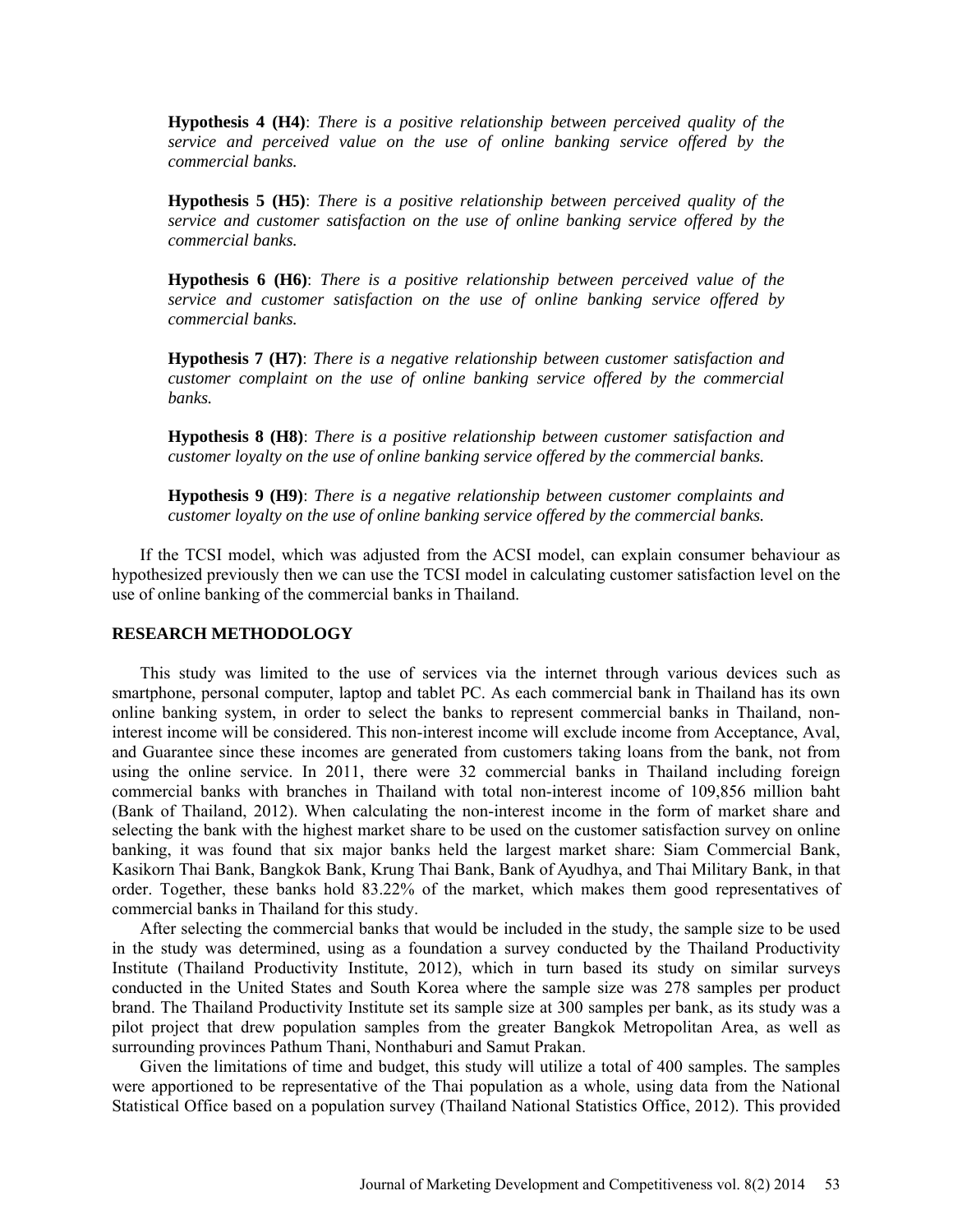the researcher with the proportionate population in Thailand's various regions to use as a criterion in the survey sample.

The survey developed by Thailand Productivity Instituted formed the basis for this study. The original survey used by the Institute was developed by the United States, with some changes made to reflect the context of Thailand and some questions added in order to supplement future analysis. The survey was undertaken via direct interview with users at service counters of six selected financial institutions. This research, however, conducted the survey via both an interview and an online questionnaire. The general guidelines required that the respondent had used the services in question within the past three months, must be between 18-59 years of age and not employed by a financial institution, or a marketing research or advertising firm. The age selection was done to allow the survey to reflect Thailand's population structure as of 2011, using population information from the Thailand National Statistics Office (Thailand National Statistics Office, 2012).

This study has adapted questions from TCSI, which is originally based on ACSI model. The ten-level Likert scale is used to measure customer satisfaction, ranging from the least likely (1) to the most likely (10). An exception is the variable on customer complaints, where a ratio scale is used. The questions are based on questions in the TCSI model by Thailand Productivity Institute, adjusted to make it applicable to this survey. Details are shown in Table 1.

| <b>Variable</b>          | <b>Question</b>                                                                                                                 |
|--------------------------|---------------------------------------------------------------------------------------------------------------------------------|
| Customer<br>Expectation  | How do you perceive the overall quality of the bank's online banking service?                                                   |
|                          | How well do you expect the bank's online banking service to respond to your<br>personal needs?                                  |
|                          | How often do you expect the bank's online banking service to have an error or<br>defect in the service?                         |
| Perceived<br>Quality     | Which level of quality did you think you receive from the overall service of online<br>banking?                                 |
|                          | How well did the bank's onling banking service respond to your personal needs?                                                  |
|                          | How often did the bank's online banking service produce errors or defects?                                                      |
| Perceived<br>Value       | When compared with the quality of the service that you received, do you think that                                              |
|                          | the service fees or transaction fees for online banking is appropriate?                                                         |
|                          | When compared with the cost, do you think that the quality of online banking                                                    |
|                          | service that you received is appropriate?                                                                                       |
| Customer<br>Satisfaction | Level of overall satisfaction with using the bank's online banking service.                                                     |
|                          | Do you think that the overall service of online banking you received is better or<br>worse than your expectation?               |
|                          | How does the level of service you received compare with what you expected from                                                  |
|                          | online banking?                                                                                                                 |
| Customer<br>Complaint    | How many times have you ever officially complained or expressed dissatisfaction<br>regarding the bank's online banking service? |
|                          | How many times have you ever unofficially complained or expressed                                                               |
|                          | dissatisfaction regarding the bank's online banking service?                                                                    |
| Customer<br>Loyalty      | Would you recommend other people to use the online banking service offered by                                                   |
|                          | the bank?                                                                                                                       |
|                          | Will you continue using the online banking service from the bank?                                                               |

**TABLE 1 VARIABLES AND QUESTIONS USED IN THE SURVEY ADAPTED FROM TCSI**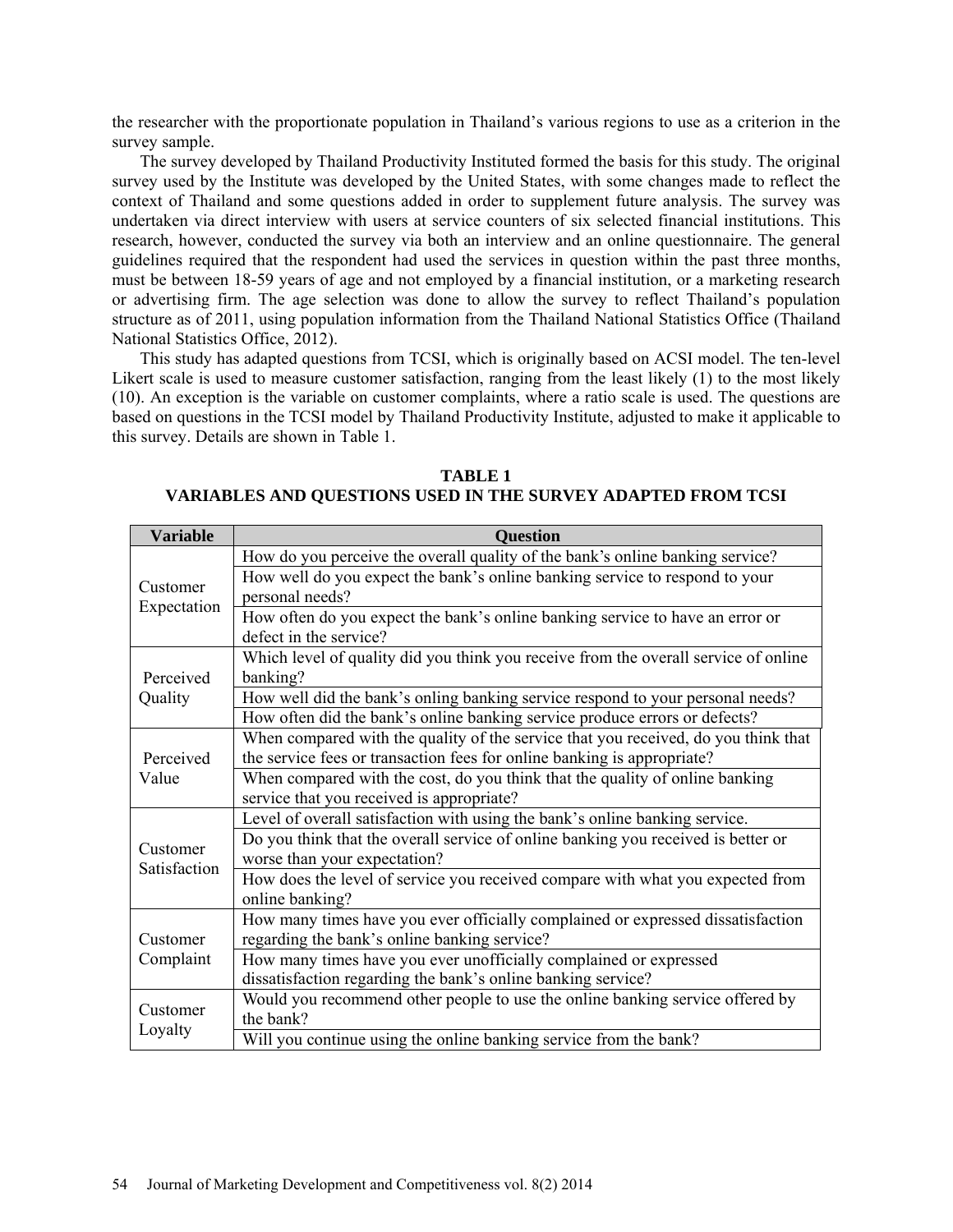This study used questionnaires given both in person and online. The 10-point Likert scale is generally used to measure satisfaction, both in the ACSI and the TCSI, the latter of which this study used as a prototype. The questions and measurement scale are standard and accuracy and reliability have been tested.

After data collection, descriptive statistics was used to describe the demographic characteristics of the sample. Later Structural Equation Model (SEM) technique was used to test the model. This method was also previously applied in ACSI and TCSI model.

#### **RESULTS**

Out of 310 returned questionnaires, only 305 responses were able to be used in the analysis. Those responding were 48.06% male, with 14.84% single, 32.51% married and 0.71% divorced. 51.94% were female, of whom 39.22% were single, 21.37% were married and 0.35% were divorced.

In terms of age, within the range of 18-59 years of age, the majority of respondents who used online banking were 30 to 39 years of age, accounting for 39.99%, with 29.17% aged between 25 to 29 years.

Regarding educational level, majority of respondents had a bachelor's degree (56.82%) while 39.99% had a master's degree. By employment, 43.94% were employees in private companies, 18.94% were business owners and 13.64% were government and or state enterprise employees.

It was also found that 40.15% of respondents had an income level of above 45,000 Thai Baht, the income of 24.62% of respondents was between 15,000–25,000 Thai Baht and 14.02% had income of less than 15,000 Thai Baht.

The questionnaires also showed that the top three banks used by the respondents most often in the prior three months were Siam Commercial Bank (31.32%), Kasikorn Thai Bank (30.60%), and Bangkok Bank (17.44%).

As for official complaints, there were 140 official complaints; it was found that 52.86% had made no complaint on the official complaint channel. The top three channels used to make official complaints were bank call centres (19.53%), employees at bank branches (12.12%), and email (7.41%).

There were 271 unofficial complaints, with 52.86% of the respondents making no official complaints. Of the respondents, 16.61% voiced their complaints to employees at bank branches; 8.49% made their complaints on social networks.

The respondents were asked to rank the features of online banking services from the services they used the most to those used the least. The greatest number of respondents (51.60%) used the online service to check their balances, with 33.45% using the service to transfer funds within the bank and 28.11% using the services to pay their bills.

#### **Test of Model**

The model has two estimation models: the measurement model and the structural model. The measurement model estimates the loading values of the observed variables in order to investigate how well each observed variable represents the latent variable. The structural model on the other hand estimates the path coefficients of the latent variables and shows the causal relationship between the latent variables.

#### *Measurement Model*

Loading values were obtained through an analysis of the data. Most of loading value of an observed variable are greater than 0.7, reflecting well on what it will measure. Loading values are shown in Table 2 below.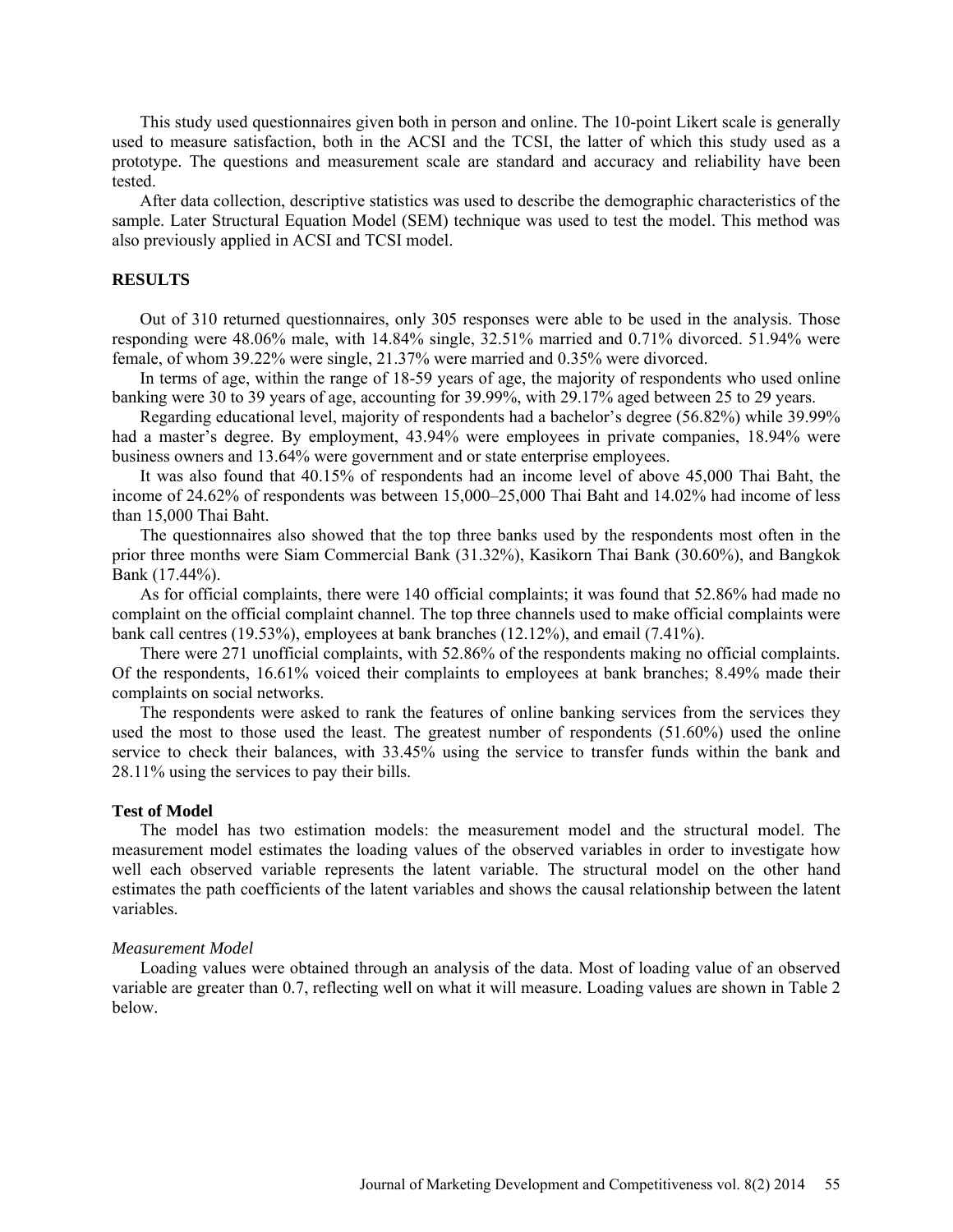| <b>Variables</b>                                                                                                                                  | Loading<br>values |
|---------------------------------------------------------------------------------------------------------------------------------------------------|-------------------|
| <b>Customer Expectation</b>                                                                                                                       |                   |
| How high are your expectations of the overall quality of the bank's online banking<br>service?                                                    | 0.875             |
| How well do you expect the online banking service to respond to your personal<br>needs?                                                           |                   |
| How often do you expect the online banking service to have errors or defects?                                                                     |                   |
| Perceived Quality                                                                                                                                 |                   |
| What level of quality do you receive overall from the online banking services?                                                                    | 0.859             |
| How well does the online banking service respond to your personal needs?                                                                          | 0.881             |
| How often does the online banking service produce errors or defects?                                                                              | $-0.143$          |
| Perceived Value                                                                                                                                   |                   |
| When compared with the quality of services received, do you think that the service<br>fees or transaction fees of online banking are appropriate? | 0.842             |
| When compared with the cost, do you think the quality of online banking services that<br>you receive is appropriate?                              |                   |
| <b>Customer Satisfaction</b>                                                                                                                      |                   |
| Level of overall satisfaction from using the online banking service provided by the<br>bank                                                       | 0.910             |
| Is the overall service of online banking better or worse than your expectation?                                                                   | 0.818             |
| How good is the bank's online banking service compared to what you expect from<br>online banking?                                                 | 0.813             |
| <b>Customer Complaint</b>                                                                                                                         |                   |
| How many times have you made an official complaint to the bank or expressed<br>dissatisfaction regarding its online banking services?             | 0.646             |
| How many times have you made an unofficial complaint to the bank or expressed<br>dissatisfaction regarding its online banking service?            |                   |
| <b>Customer Loyalty</b>                                                                                                                           |                   |
| Would you recommend the bank's online banking service to others?                                                                                  | 0.702             |
| Will you continue using the online banking service from the bank?                                                                                 | 0.793             |

# **TABLE 2 LOADING VALUES OF MEASUREMENT MODEL**

## *Structural Model*

Relationship between latent variables can be measured by path coefficients as shown in Figure 2 below.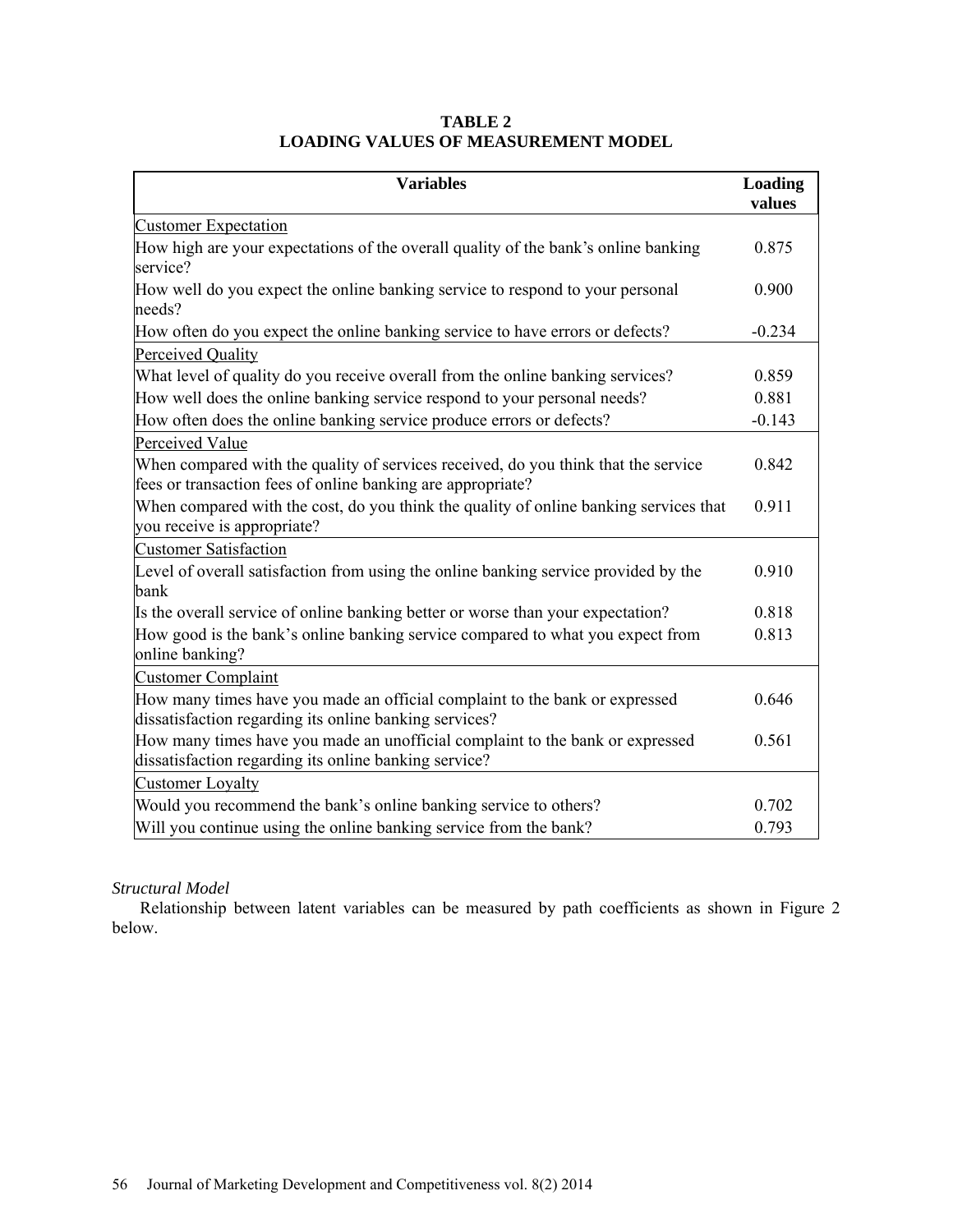**FIGURE 2 RELATIONSHIP BETWEEN LATENT VARIABLES**



Data from the respondents supports the model created for this study. The model has chi-square/df value = 2.942, GFI =  $0.923$ , NFI = 0937 and RMSEA = 0.08. These values fall within an acceptable range (Byrne, 2010), indicating that this model is suitable for the data received from the study.

In the analysis of the structural model, four hypotheses (2, 3, 7 and 9) are rejected and the remaining five (1, 4, 5, 6 and 8) are accepted. Details are as follows.

**Hypothesis 1 (H1)**: There is a positive relationship between customer expectation and perceived quality on the use of online banking service offered by the commercial banks.

The model test found that the regression coefficient between customer expectation and perceived quality of the service is 0.544, a positive relationship and statistically significant. This is consistent with the hypothesis that indicates that customer expectations are positively correlated with the perceived quality of the service. Those who have high expectation in online banking service tend to be those who gain more perceived quality of the service.

**Hypothesis 2 (H2)**: There is a positive relationship between customer expectation and perceived value on the use of online banking service offered by the commercial banks.

The regression coefficient between customer expectations and perceived value of online banking services is not statistically significant. This is contrary to the previous hypothesis. It means that customer expectations had no influence on the perceived value of the services. Respondents with either high or low expectation perceived the value of service in the same way.

**Hypothesis 3 (H3)**: There is a positive relationship between customer expectation and customer satisfaction on the use of online banking service offered by the commercial banks.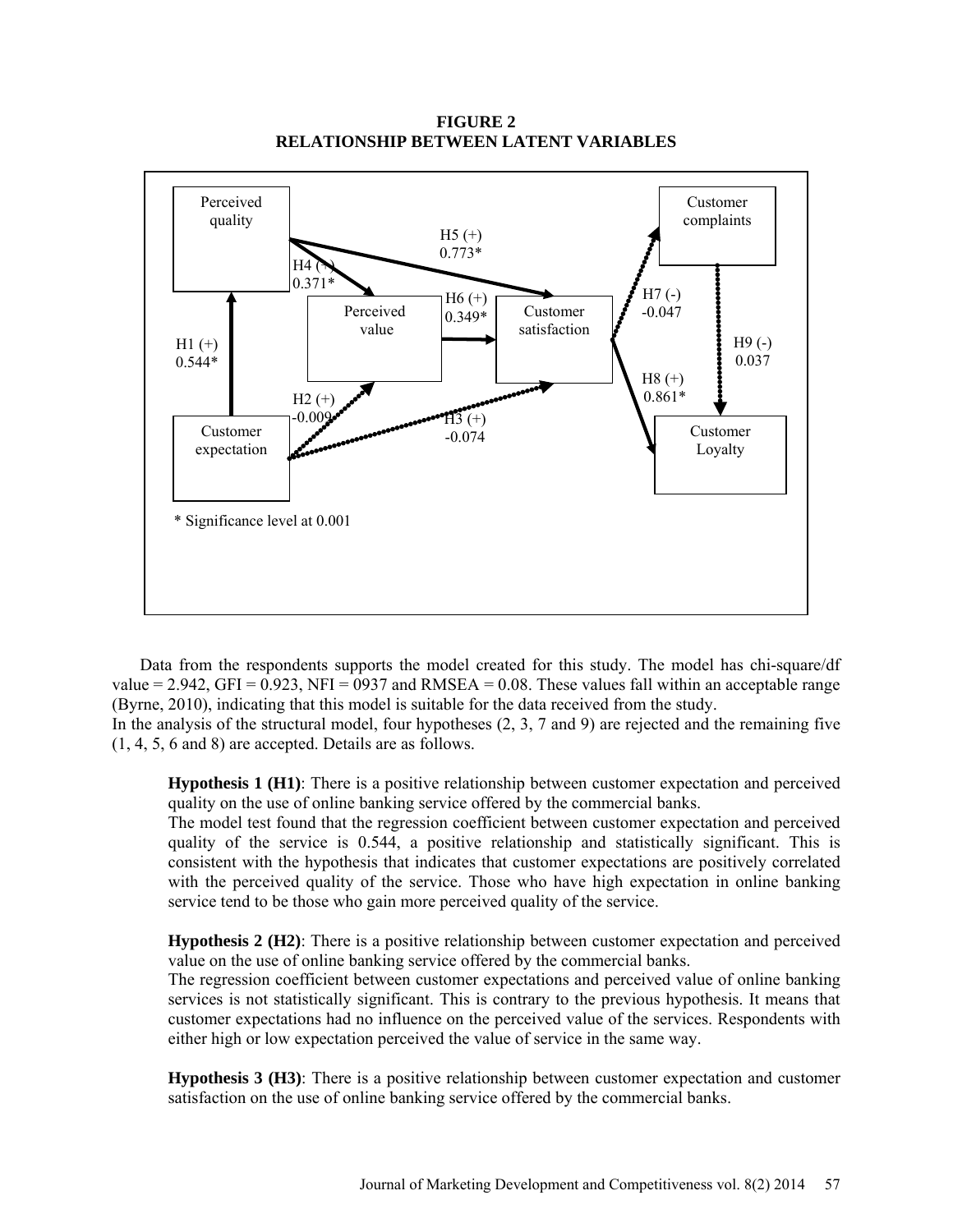The relationship between customer expectations and customer satisfaction is not statistically significant. This is inconsistent with the hypothesis that customer expectation is related to customer satisfaction. However, when estimating the total effect, it was found that there is an indirect effect through variables of perceived quality and perceived value of the services provided. This total effect is similar to a study of customer satisfaction on financial and insurance institutions in the United States that applied the ACSI model (Fornell et al, 1996), which found that customer expectations do not have a direct effect on customer satisfaction.

**Hypothesis 4 (H4)**: There is a positive relationship between perceived quality of the service and perceived value on the use of online banking service offered by the commercial banks. The regression weight between perceived quality and perceived value of the service is 0.371, which is a positive and statistically significant. This indicates that perceived quality is related to perceived value of the service. This suggests that commercial banks need to improve their online banking service quality as this will impact the perceived value of their services.

**Hypothesis 5 (H5)**: There is a positive relationship between perceived quality of the service and customer satisfaction on the use of online banking service offered by the commercial banks.

The regression weight between perceived quality of service and customer satisfaction is 0.773, which is positively related and statistically significant. Thus this finding is consistent with the hypothesis that the perceived quality of the online banking services has a strong effect on customer satisfaction. In addition, not only does the perceived quality of the service have a high direct impact on customer satisfaction, it also has a high indirect impact via the perceived value of the service.

**Hypothesis 6 (H6)**: There is a positive relationship between perceived value of the service and customer satisfaction on the use of online banking service offered by commercial banks.

The results of the model test show a positive and statistically significant relationship between perceived value of the service and customer satisfaction of 0.349. This is consistent with the hypothesis that perceived value of the service has a direct impact on customer satisfaction.

**Hypothesis 7 (H7)**: There is a negative relationship between customer satisfaction and customer complaint on the use of online banking service offered by the commercial banks.

The relationship between customer satisfaction and customer complaints is not statistically significant and thus not consistent with the hypothesis that customer satisfaction affects customer complaints. It also indicates that customers in Thailand are unlikely to file a complaint with the bank even though they perceive the service as unsatisfactory.

**Hypothesis 8 (H8)**: There is a positive relationship between customer satisfaction and customer loyalty on the use of online banking service offered by the commercial banks.

Customer satisfaction and customer loyalty has a regression weight of 0.861, thus positively related and statistically significant. It is consistent with the hypothesis that satisfied customers are loyal customers. They will continue using the service and suggest others use it as well.

**Hypothesis 9 (H9)**: There is a negative relationship between customer complaints and customer loyalty on the use of online banking service offered by the commercial banks.

The final hypothesis, the relationship between customer complaints and customer loyalty, is not statistically significant and thus disproves the hypothesis. That is, customer complaints have no effect on customer loyalty or their use of the bank's online banking service. This is probably due to the ease of access and the difficulty in changing to another bank's online services. Hence, customer complaints do not affect customer loyalty towards the use of online banking services.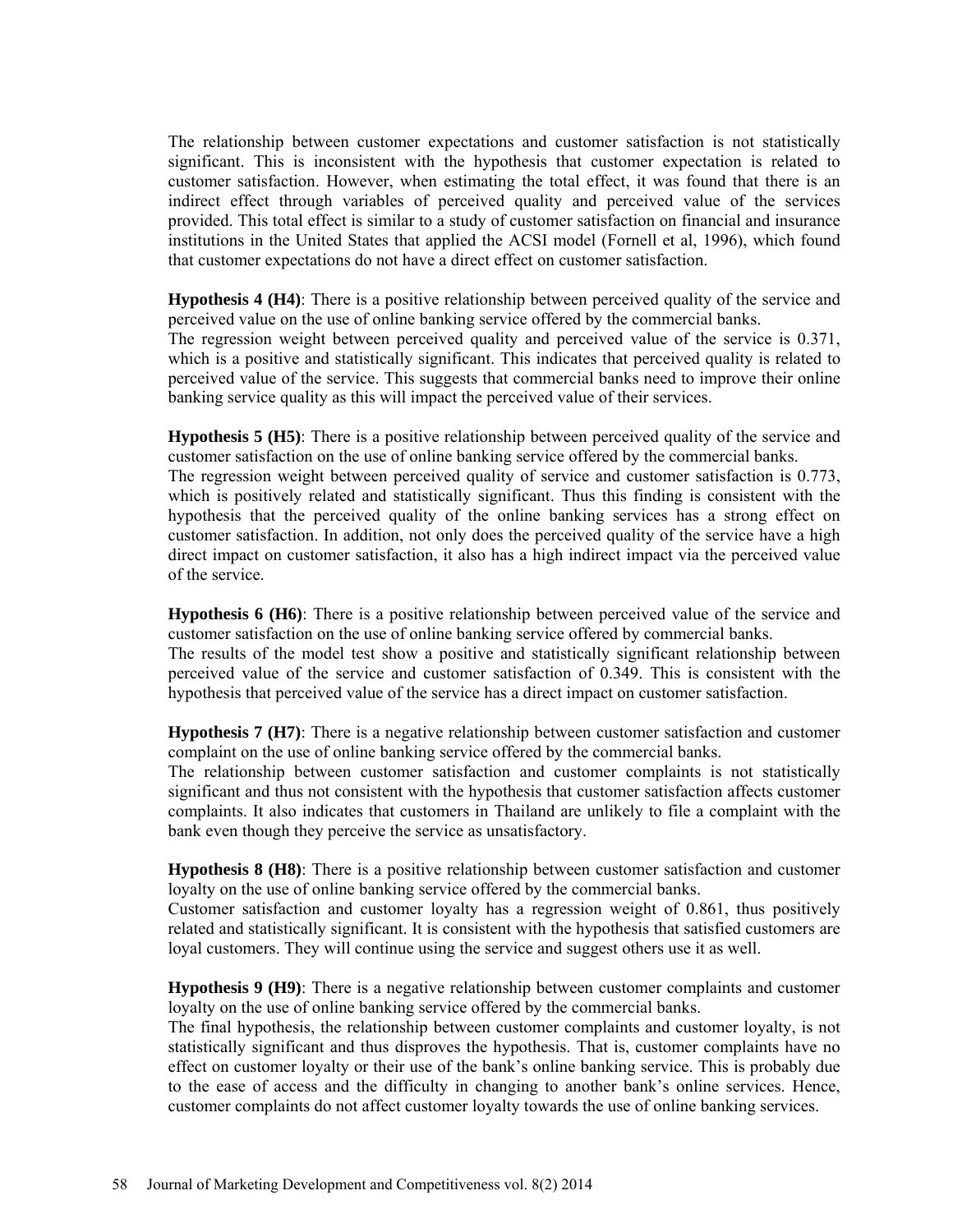#### **DISCUSSIONS AND CONCLUSIONS**

The overall findings on the factors affecting customer satisfaction with online banking services show that customer expectations towards the quality and value of the service have an effect on their satisfaction and loyalty. These factors are consistent with the previous findings as well as the related models, i.e. the ACSI and the TCSI models.

The findings also show that the model can help determine the factors that affect other important factors, making it possible to use those factors to develop and improve a bank's online banking services.

The expectation factor suggests that providing information and creating customer awareness – which leads to customer expectations – may not directly affect customer satisfaction but may affect this indirectly through perceived quality and perceived value. This would mean that emphasising service quality, its convenience and ease of fund transfers between accounts in the same bank or even cross-bank transfers, a wide range of bill payment alternatives and guaranteed accuracy with clear help windows, has an impact on the perceived value of the service.

The value given to customers, such as reasonable transaction fees, no charge for transfer of funds within the bank or a lower fee for cross-bank transfers within the same area has a significant effect on customer satisfaction. A more satisfied customer means a more loyal customer, which eventually flows through to the bank's profit (Reichheld and Sasser, 1990). Combined these are key to operating a successful service business. Satisfied customers rarely file complaints and are overall more loyal to the bank.

This study gives a greater understanding of the factors that are important to development of an effective online banking system and meets customer needs and expectations. This will in turn result in customer satisfaction and loyalty.

Using these factors to further develop a bank's online banking system would not be a waste of resources, since commercial banks would see clearly the factors that would lead to meeting customer needs and thus customer satisfaction. Moreover, the study can be used as an indicator to assess whether the existing system meets customer needs and the level of customer satisfaction, leading to greater competitiveness in the online banking service arena.

At the same time, development of the online banking system cannot be limited to just the factors in this study, but needs to consider other items that are correlated with the customer satisfaction model in order to maximize customer benefit and further develop the industry. As a general rule, the model should be run once a year in order to ascertain current customer satisfaction levels on online banking services. The researcher trusts that the findings of this study will be useful for the business sector and aid them to achieving greater success in their business operations.

#### **REFERENCES**

- Andreassen, T. W. & Lindestad, B. (1998). Customer loyalty and complex services: The impact of corporate image on quality, customer satisfaction and loyalty for customers with varying degrees of service expertise. *International Journal of Service Industry Management*, 9, 7-23.
- Andreassen, T. W. & Lervik, L. (1999). Perceived relative attractiveness today and tomorrow as predictors of future repurchase intention. *Journal of Service Research*, 2, 164-172.
- Bank of Thailand (2012). "All commercial banks' income and expense". Retrieved August 11, 2012, from:

[http://www.bot.or.th/Thai/Statistics/FinancialInstitutions/CommercialBank/Pages/StatIncomeAnd](http://www.bot.or.th/Thai/Statistics/FinancialInstitutions/CommercialBank/Pages/StatIncomeAndExpense.aspx) [Expense.aspx](http://www.bot.or.th/Thai/Statistics/FinancialInstitutions/CommercialBank/Pages/StatIncomeAndExpense.aspx)

- Byrne, B. (2010). *Structural Equation Modeling with AMOS: Basic Concepts, Applications, and Programming*, 2nd Edition, New York: Routledge.
- Fornell, C. (1992). A national customer satisfaction barometer: The Swedish experience. *Journal of Marketing*, 56, 6-21.